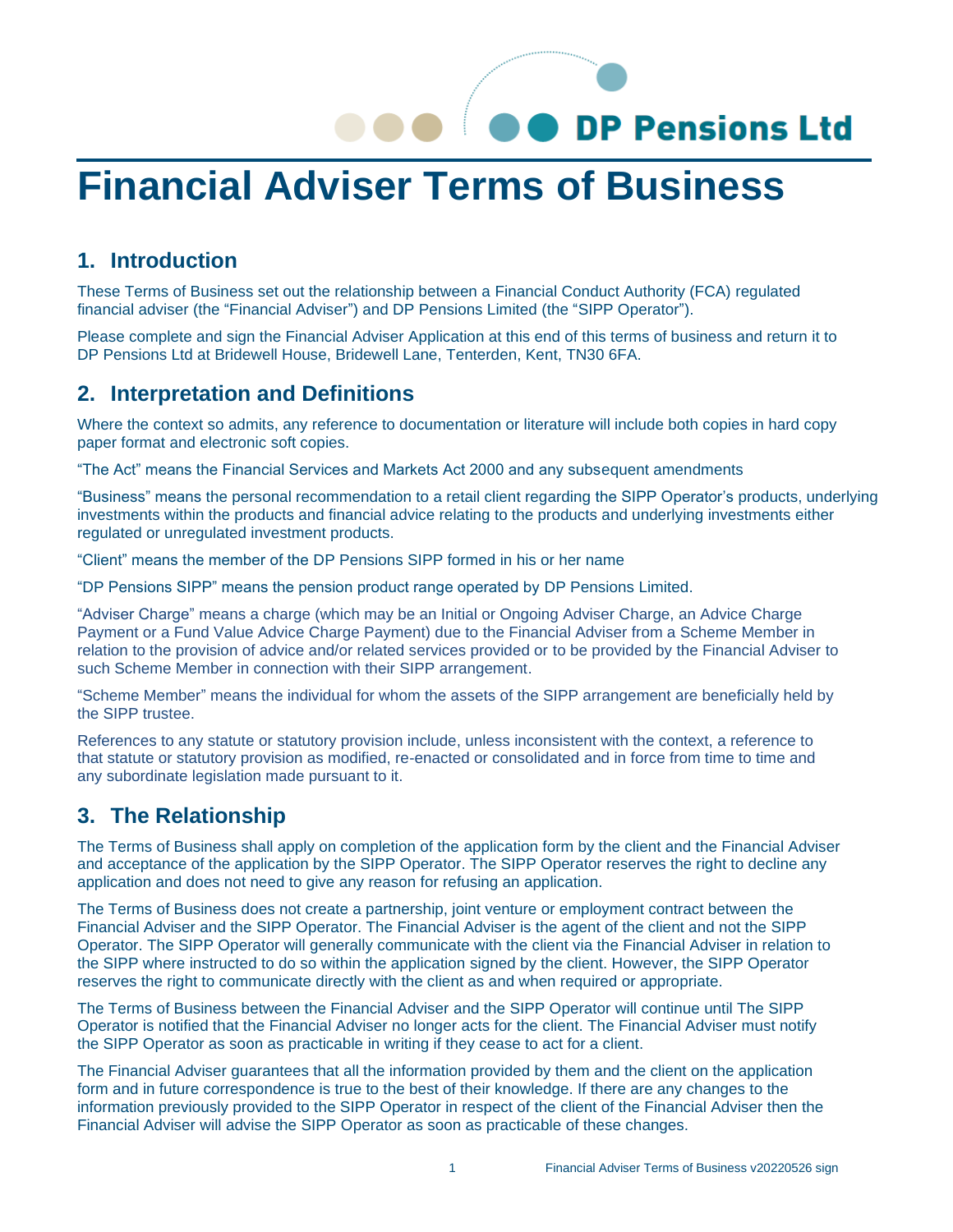#### **4. Undertakings of the Financial Adviser**

The Financial Adviser confirms they are authorised by the FCA in relation to the financial advice given to the scheme member regarding the recommendation of the SIPP and underlying investments.

The Financial Adviser will ensure they maintain all authorisations, permissions and authorities necessary for them to carry out their activities under the relationship and they will act honestly and professionally in respect of the SIPP. If their circumstances change the Financial Adviser will notify the SIPP Operator as soon as practicable of these changes.

The Financial Adviser will comply with the Act at all times.

The Financial Adviser will comply with all the rules and regulations of the SIPP and ensure the client is aware of these rules.

The Financial Adviser agrees with the Terms of Business.

The Financial Adviser agrees they will disclose all charges in relation to The DP Pensions SIPP to the Client.

The Financial Adviser shall only introduce clients to the SIPP Operator in accordance with the procedures agreed between the two parties.

The Financial Adviser shall be responsible for ensuring that to the best of their ability the Client completes all relevant Application Forms with accurate information and will inform the SIPP Operator of any changes in this information as notified to them by the Client.

The Financial Adviser shall observe and perform any requirements of his Regulatory Body in relation to the payment and disclosure to each Client of any charges due to the intermediary.

The Financial Adviser undertakes to pass to each Client without amendment any documents supplied by the SIPP Operator for the information of or completion by the Client within a reasonable period of time.

The Financial Adviser will pass to the SIPP Operator all documents or other communications provided by the Client and any monies required by the SIPP Operator to complete any investment on behalf of the Client within a reasonable period of time.

The Financial Adviser shall be responsible for ensuring that each Client shall pay to the SIPP Operator or any one appointed on their behalf all appropriate fees due to the SIPP Operator in respect of each Client's SIPP. The Financial Adviser acknowledges that such fees may be amended from time to time.

The Financial Adviser will only use the SIPP Operator's literature in respect of The DP Pensions SIPP. No amendments will be made to this literature unless prior consent is obtained from the SIPP Operator.

The Financial Adviser will comply with the applicable prevention of money laundering requirements as set out in the regulations and as a default will adhere to the industry guidance issued by appropriate regulatory and industry bodies, including the Joint Money Laundering Steering Group.

The Financial Adviser will provide to the SIPP Operator immediately on request copies of the underlying evidence taken in relation to the verification of the Client's identity.

The Financial Adviser will retain the underlying evidence taken in relation to the verification of the Client's identity for five years beginning on the date the Client was introduced to the SIPP Operator.

The Financial Adviser will not make promises or statements on behalf of the SIPP Operator without the SIPP Operator's prior consent.

#### **5. Duties of the SIPP Operator**

The SIPP Operator undertakes to administer each SIPP introduced to the SIPP Operator by the Financial Adviser in accordance with the requirements of HM Revenue & Customs ("HMRC") and any other relevant regulatory authorities and to do so in an efficient and proper manner. The provision of administration services to comply with this undertaking may be outsourced.

The SIPP Operator shall, and shall be entitled to, refuse business from the Financial Adviser if the Financial Adviser ceases to be authorised or have the necessary permissions for the purposes of the Act and also reserves the right to refuse without reason business introduced by the Financial Adviser.

The SIPP Operator undertakes at all times to comply with the provisions of the Act.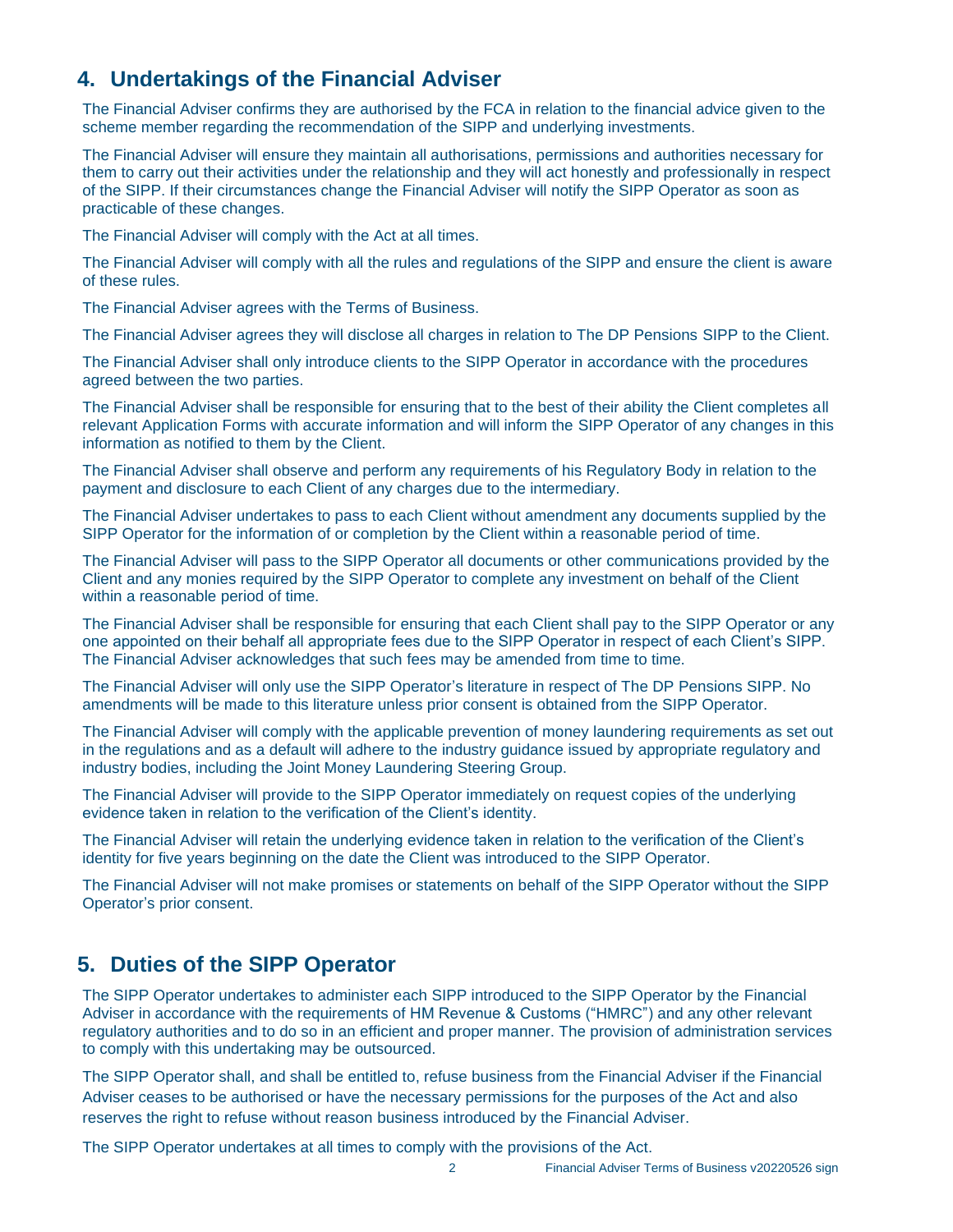#### **6. Liability**

The Financial Adviser will only be liable to the SIPP Operator for any losses which arise directly as a result of negligence or fraud. The Financial Adviser will not be liable for any indirect, special or consequential losses.

The SIPP Operator will only be liable to the Financial Adviser for any losses which arise directly as a result of negligence or fraud. The SIPP Operator will not be liable for any indirect, special or consequential losses.

If the relationship between the SIPP Operator and the Financial Adviser should cease, any liability as defined above will continue outside of the relationship.

### **7. Records and Data Uses**

Both the SIPP Operator and the Financial Adviser shall respect each other's and the client's confidentiality and comply with all General Data Protection Regulation requirements.

The Financial Adviser shall maintain the confidentiality and security of the data relating to their client, including (but not limited to) access codes, user IDs or similar given to them by the SIPP Operator to allow access to client data via online facilities.

#### **8. Variation**

The SIPP Operator may amend these Terms of Business at any time by giving 30 days' notice to the Financial Adviser in writing (by post or email). Notwithstanding the above, in circumstances where changes in applicable laws or the rules of the relevant regulatory bodies or authority are required, the SIPP Operator will notify the Financial Adviser of any changes to these Terms of Business as soon as reasonably practical.

Unless due to legal reasons or regulatory requirements, any changes will not affect the SIPP Operator's or the Financial Advisers accrued rights and obligations.

#### **9. Termination**

Either party may terminate the relationship on thirty (30) days' notice in writing to the other party.

Either party may immediately terminate the relationship without liability on their part in the event of one or more of the following, subject to only written notice of termination being given:-

- Any material breach by the other party or any person or body for which it is responsible of any of the provisions of the terms of the relationship.
- Revocation or suspension of the other party's authorisation by the Financial Conduct Authority, or permission or approval by any relevant body or governmental authority.
- The party engaging in any act of wilful misconduct which in the opinion of the other party is, or is likely to be, prejudicial to the interests of the other party.
- Cessation or suspension of the other party's business, or material litigation or reconstruction involving such business.

Any termination shall not affect the provisions of the relationship in so far as they relate to accrued rights and obligations.

Upon termination of the relationship the Financial Adviser will cease all promotion of the DP Pensions SIPP and return all documentation, materials and software which are property of the SIPP Operator or its agents.

#### **10.Notices**

Any documents and notices served by either party on the other shall be sent by the following means: pre-paid post to the principal place of business of that party (as set out in the application by the Financial Adviser, or such other place later advised by the party in writing for the purpose). Receipt by the receiving party will be assumed to have occurred 48 hours from the time of posting. On delivery by hand to the foregoing place for service; fax to the fax number notified, or such other fax number as is advised by the party in writing for the purpose or email to the party's email address, receipt by the party being deemed to have occurred when the transmission is shown as complete.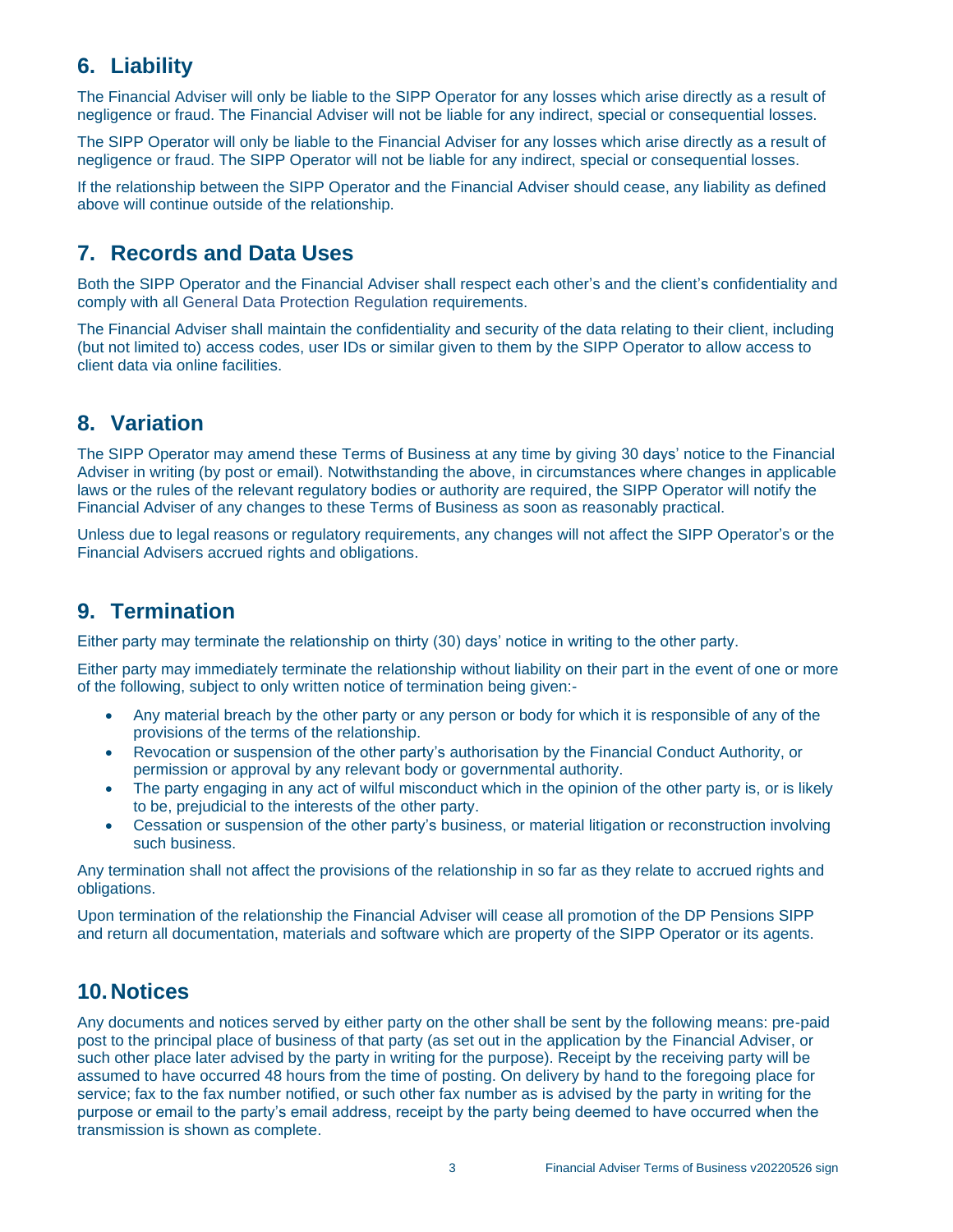#### **11.Miscellaneous**

The Financial Adviser is not allowed to transfer or sub contract any of their rights and obligations under the Terms of Business without the SIPP Operators prior consent.

If the SIPP Operator or the Financial Adviser fails or is delayed in actioning their rights under the Terms of Business this shall not be seen as them waiving their rights and will not prejudice their enforcement of these rights in any way.

The Client cannot enforce these Terms of Business. The right to enforce the terms is with the SIPP Operator and the Financial Adviser only and are not intended to be enforceable by virtue of the contracts (Rights of Third Parties) Act 1999.

The Terms of Business constitute the entire agreement between the SIPP Operator and the Financial Adviser and supersedes all other communications relating to the subject matter which may have been made prior to the date hereof. No other representations and warranties can be relied on in respect of the relationship.

The Terms of Business is governed by and constructed in accordance with English Law. The Courts of England and Wales have jurisdiction to settle any dispute which may arise in respect of the Terms of Business.

### **12.Adviser charging**

The SIPP Operator may facilitate the payment of Adviser Charges to the Financial Adviser on behalf of a Scheme Member from their SIPP arrangement. The Adviser Charge can only relate to advice provided in respect of the SIPP arrangement and/or the underlying assets held within the SIPP. Any such payment will, at all times, be made in accordance with the general terms of business entered into between us and the relevant Scheme Member and as permissible by the Financial Conduct Authority's Conduct of Business Sourcebook, Section 6 (COBS 6).

Except as described below, the SIPP Operator will only act on the Client's instruction in connection with any increases or changes to the nature of Adviser Charges to be paid.

The SIPP Operator will only accept instructions regarding Adviser Charges from the Financial Adviser where charges are being cancelled or reduced.

If there are insufficient funds to pay an Adviser Charge in full the SIPP Operator will advise the Financial Adviser accordingly. However beyond this the SIPP Operator bears no responsibility to make the payment; it will be the Financial Adviser's responsibility to contact the client to arrange for sufficient funds to be made available within the SIPP arrangement or make alternative arrangements to collect the fee.

The SIPP Operator will not pay out Adviser Charges:

- where the basis of the adviser charge is over a materially different time period or on a materially different basis to that in which the SIPP Operator had been instructed by the Scheme Member or where the adviser charge is materially different from the Financial Adviser's fee tariff; or
- if the SIPP Operator cannot collect an Adviser Charge from the Scheme Member; or
- to the extent that, subject to maintaining any required minimum balance, there are insufficient monies within the Scheme Member's SIPP arrangement; or
- the Adviser Charge relates to advice not connected to the SIPP and/or the underlying assets of the SIPP arrangement; or
- the Scheme Member effects their right to cancel; or
- if the SIPP Operator is instructed by the FCA not to do so.

In addition, the SIPP Operator will not make any advance payment of Adviser Charges.

If despite reasonable effort on the SIPP Operator's part, they are unable to contact the Financial Adviser or trace the Financial Adviser's bank account in order to pay an Adviser Charge, the SIPP Operator will stop the payment of any future Adviser Charges to the Financial Adviser and any Adviser Charges already deducted from a Scheme Member's SIPP arrangement but not yet paid will be re-credited back to such Scheme Member's SIPP arrangement.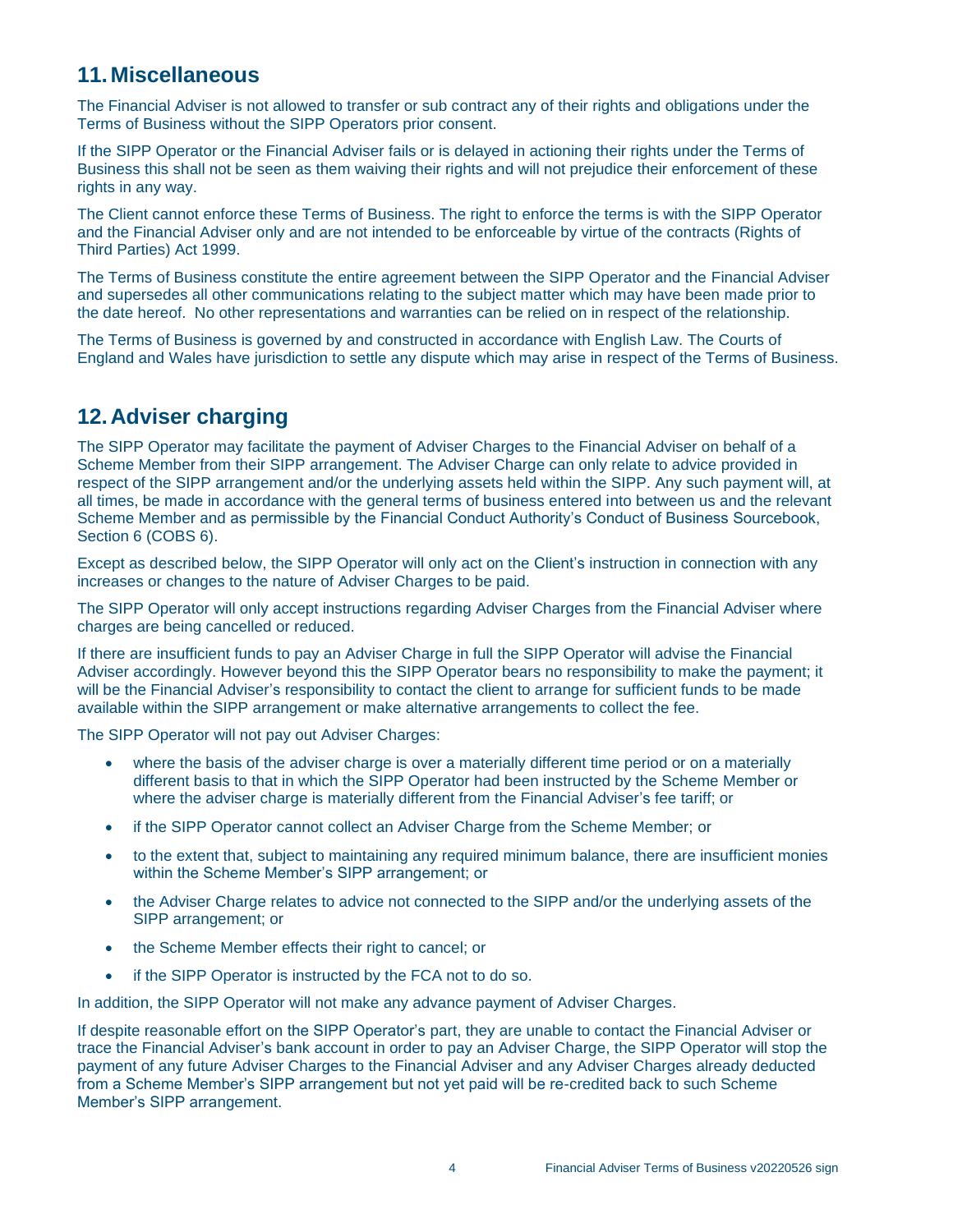The SIPP Operator may ask Scheme Members from time to time if the terms of their Adviser Charge Agreement still accurately reflect the nature of the continuing services provided to them by the Financial Adviser.

The Financial Adviser agrees to inform the SIPP Operator without delay if they cease to provide a Client with on-going services.

In the circumstances set out below, any cessation in the payment of Adviser Charges will not apply to Initial Adviser Charges but will apply to Ongoing Adviser Charges only.

The SIPP Operator reserves the right to determine the type and level of Adviser Charge that may be facilitated and the type of Business from which an Adviser Charge can be facilitated in the future.

The Financial Adviser agrees to inform the SIPP Operator without delay of any regulatory matters which prevent it from either levying or receiving an Adviser Charge - this includes but is not restricted to maintaining a current Statement of Professional Standing.

For Appointed Representatives only: The Appointed Representative shall, both during and after termination of this Agreement, promptly, freely and fully co-operate at all times with the instructions, directions and requests of their Principal firm and its agents and grant to any representative of the Principal firm unrestricted access to client information held with the SIPP Operator.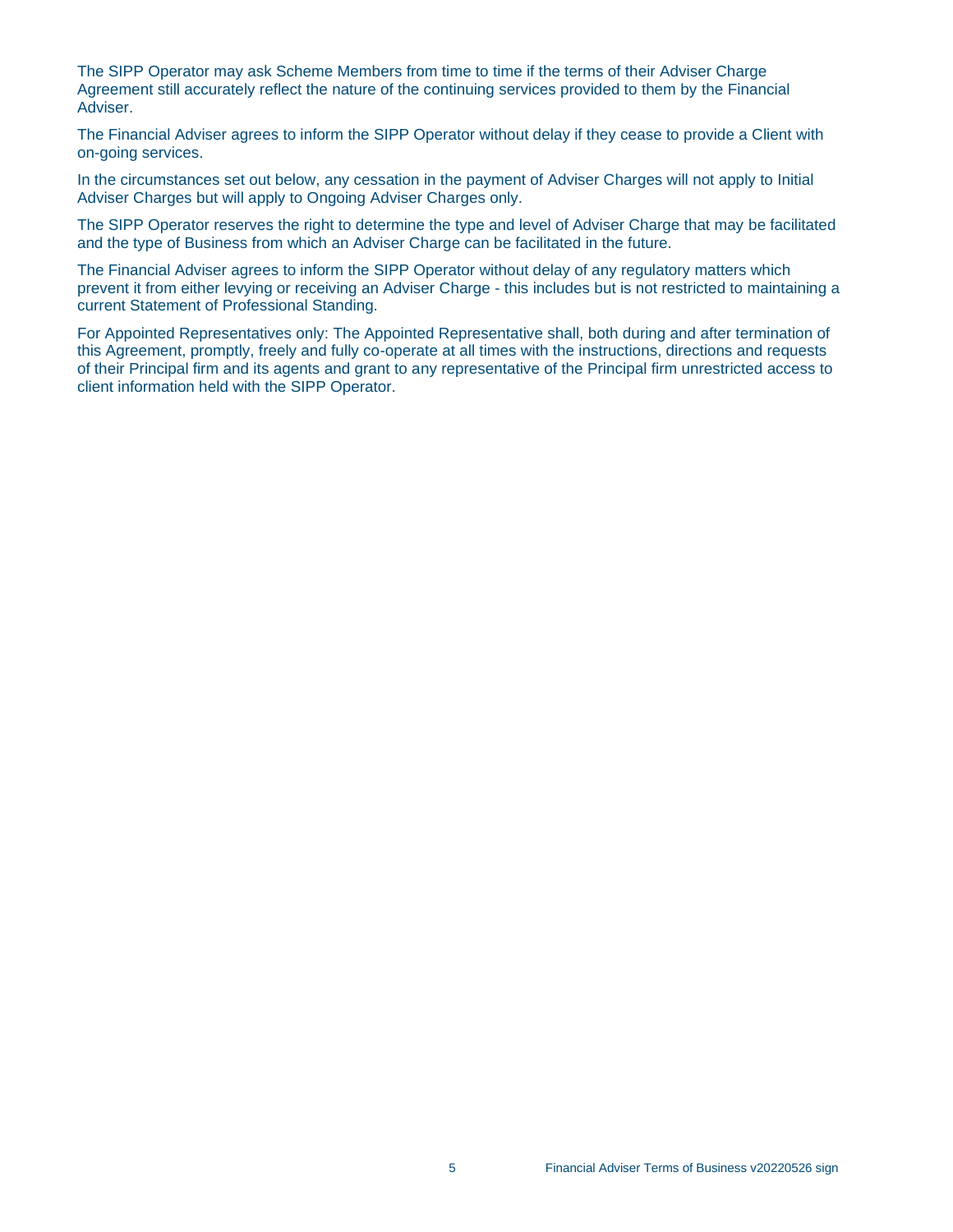O DP Pensions Ltd

## **Financial Adviser Application**

| 1. Adviser Details             |          |  |
|--------------------------------|----------|--|
| Name of Company/Firm           |          |  |
| <b>FCA Registration Number</b> |          |  |
| <b>Business Address</b>        |          |  |
|                                | Postcode |  |
| <b>Contact Name(s)</b>         |          |  |
| Daytime Phone Number           | Fax      |  |
| <b>Email Address</b>           |          |  |
| <b>Website Address</b>         |          |  |

#### **2. Bank details for Fee Payments:**

| <b>Bank Name</b>      |                  |  |
|-----------------------|------------------|--|
| <b>Bank Address</b>   |                  |  |
|                       | Postcode         |  |
| <b>Account Name</b>   |                  |  |
| <b>Account Number</b> | <b>Sort Code</b> |  |

#### **3. Adviser Declaration and Signature**

- 1. We have read and agree to the Terms of Business.
- 2. We apply to establish a business relationship with the DP Pensions Limited and to act as Financial Adviser to our Clients.
- 3. We agree to DP Pensions Limited making any checks and searches (including in relation to credit worthiness) on our company, its owners and principals as they see fit.

To be signed by a Director / sole trader or regulated introducer as appropriate of the firm making this application:

| Signature                                               |      |                                                    |
|---------------------------------------------------------|------|----------------------------------------------------|
| <b>Full Name</b>                                        |      |                                                    |
| Duly authorised for and on behalf of<br>(Regulated Co.) |      |                                                    |
|                                                         | Date |                                                    |
|                                                         | 6    | Financial Adviser Terms of Business v20220526 sign |